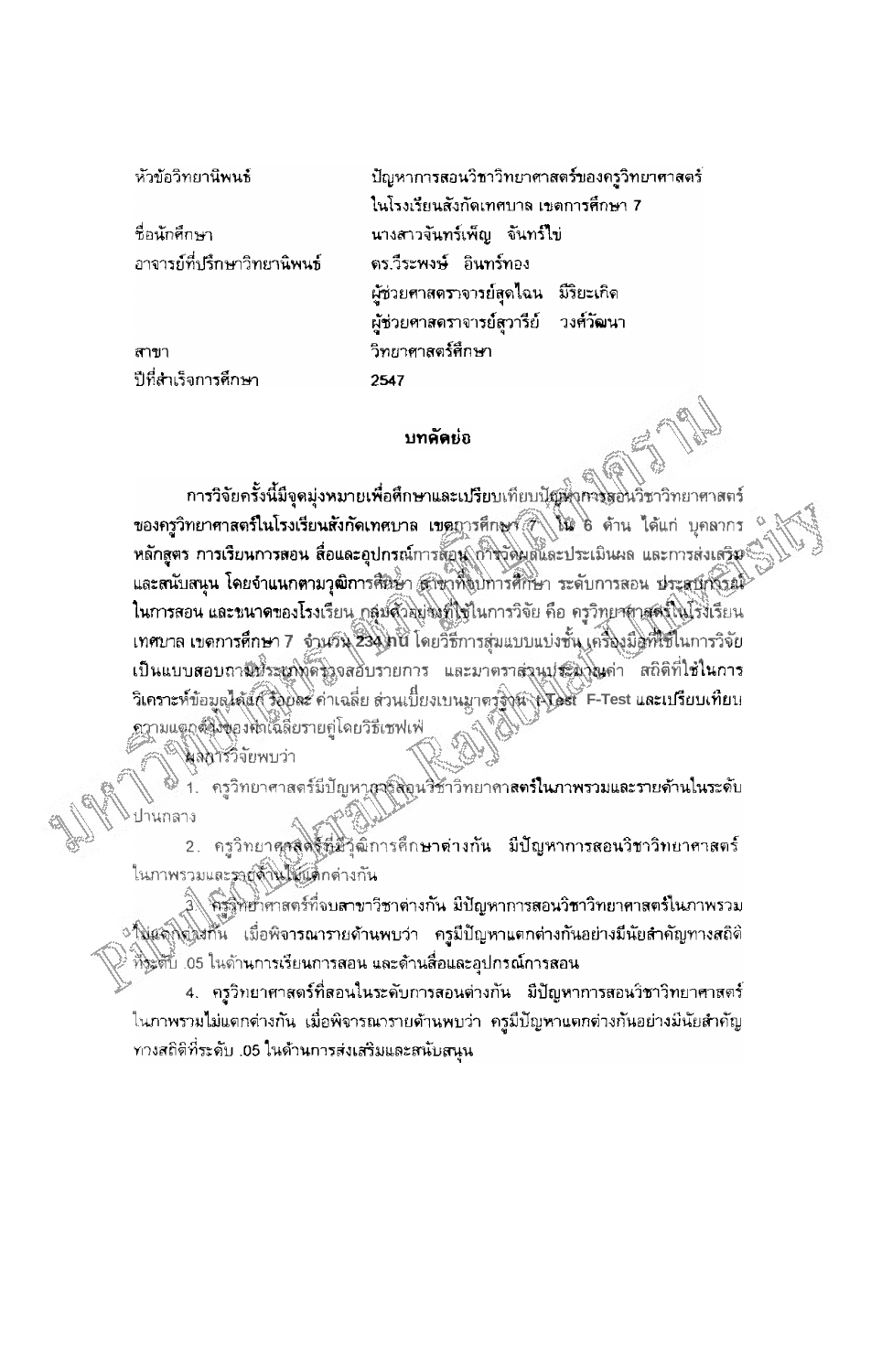5. ครูวิทยาศาสตร์ที่มีประสบการณ์การสอนต่างกัน มีปัญหาการลอนวิชาวิทยาศาสตร์ ในภาพรวมและรายด้านไม่แตกต่างกัน

6. ครูวิทยาศาสตร์ที่สอนในโรงเรียนขนาดด่างกัน มีปัญหาการสอนวิชาวิทยาศาสตร์ ในภาพรวมและรายด้วนไม่แตกต่างกัน

RADOUSOMENTS RESEARCH THE CONSTITUTION OF THE CONSTITUTION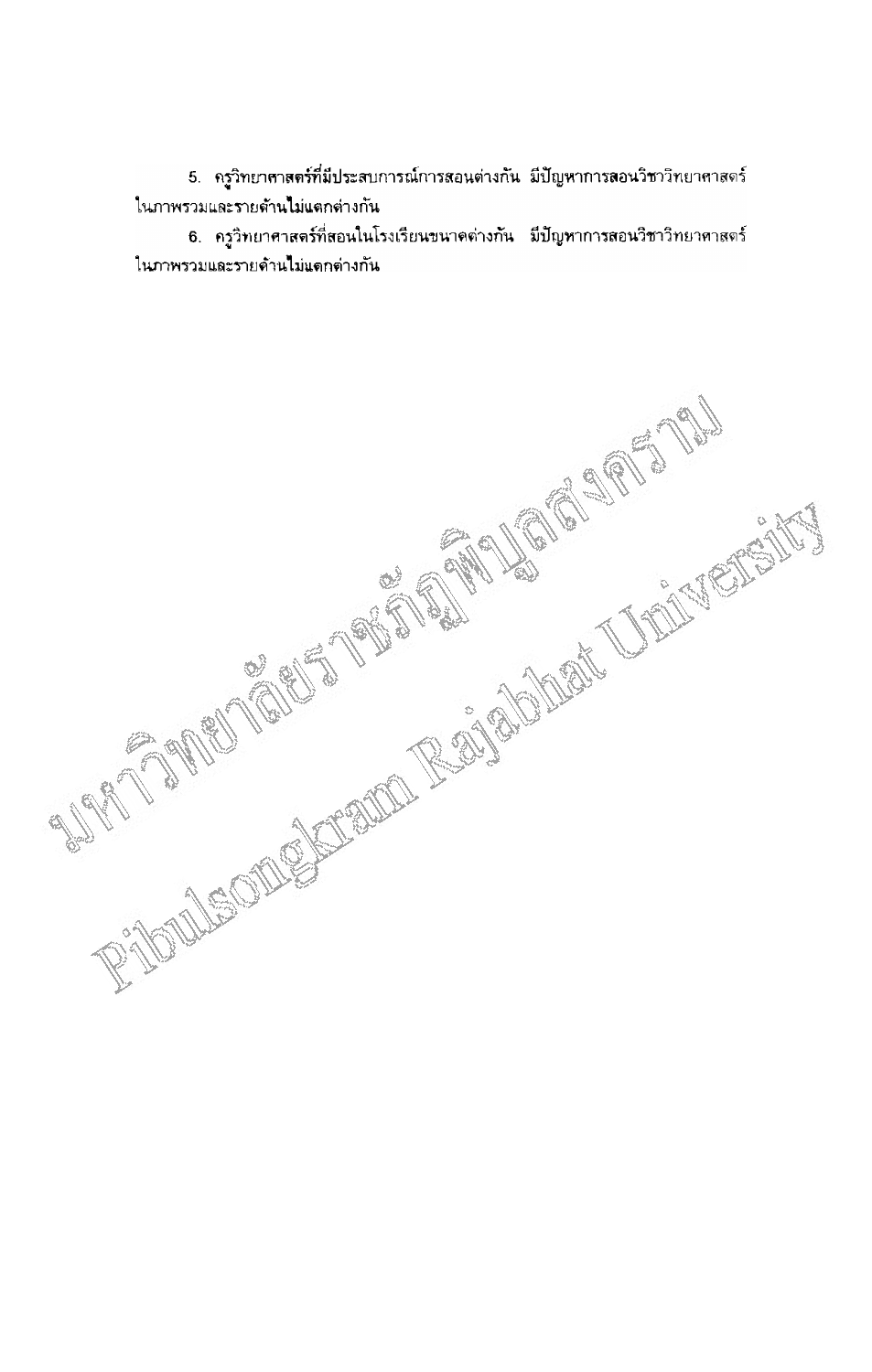Title **THE SCIENCE TEACHING PROBLEMS OF SCIENTIFIC TEACHERS**  IN **MUNIClPALITY SCHOOLS, EDUCATIONAL** REGION **7. Author Miss Janpen Jankhai Advisors Dr. Weerapong lnthong Assistant Professor Suchanai Meeriyagerd Assistant Professor Suvaree Wongwattana Science Education 2004 Field Year** 

## **ABSTRACT**

**The purposes of this research were to study and compare science teaching problems of scientific teachers in municipality school in educational region 7.** Six aspects were studied as personnel, curriculum, learning and teaching, teaching **media, testing and evaluation, and promotion Mich classified by graduation level, graduation branch, teading level, teaching experience, and school** *size.* **Sample group was 234 scientific teachers in municipality schools, educational region 7 which was sampled by sbatified random sampling. Check list and rating scale questionares were used** to collect data. The *statistic* procedures employed in data analysis were **percentage, mean, standard deviation. t-Test, F-Test and mean cornpanson by Scheffe**  method.'

The **results** of **this research were** as **follows** :

**I. The science teaching problems of scientific teachers as a whole and each aspects were** in **moderate level.** 

**2. The science teaching problems of scienbfic teachers which different in graduation level as a whole and each** aspects **were not different.** 

**3. The science teaching problems** of **scientific teachers which different in**  graduation branch as a whole were not different. For each aspects, it was found that **there were statistically significant at .05 level in learning and teaching, and** teaching **media** 

**4 The science teaching problems of scientific teachers which different in**  teaching level as a whole were not significant. For each aspects, it was found that there **was statistically significant at -05 level** in promotion.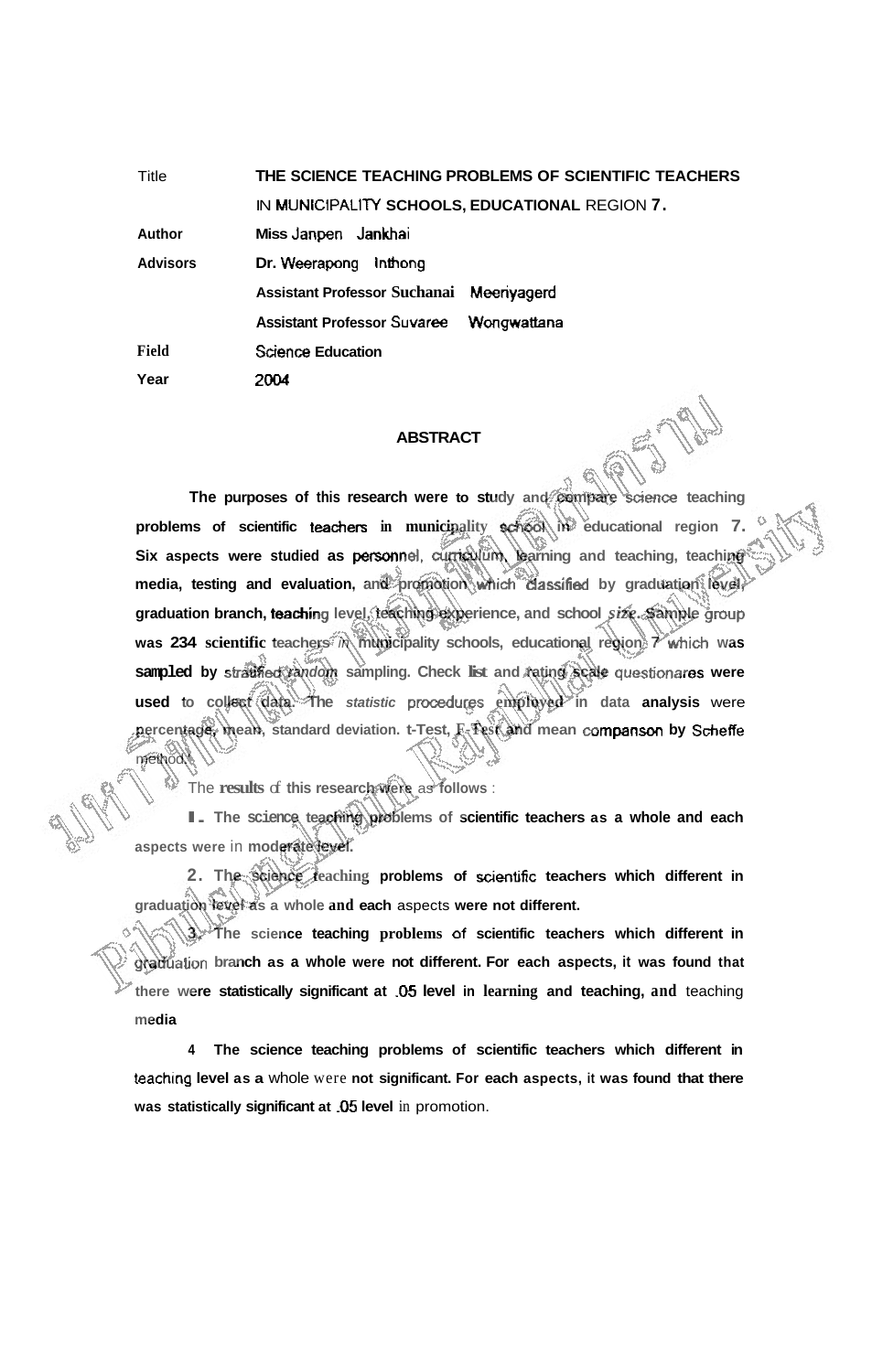**5. The science teaching problems of scientific teachers which different** in **teaching experience as a whole and each aspects were not different** 

**6. The science teaching problems of sdentific teachers which taught** in **different school size as a whole and each aspects were not different.** 

RIOUSCOMENTAL REGIONAL CONTROL DESCRIPTION